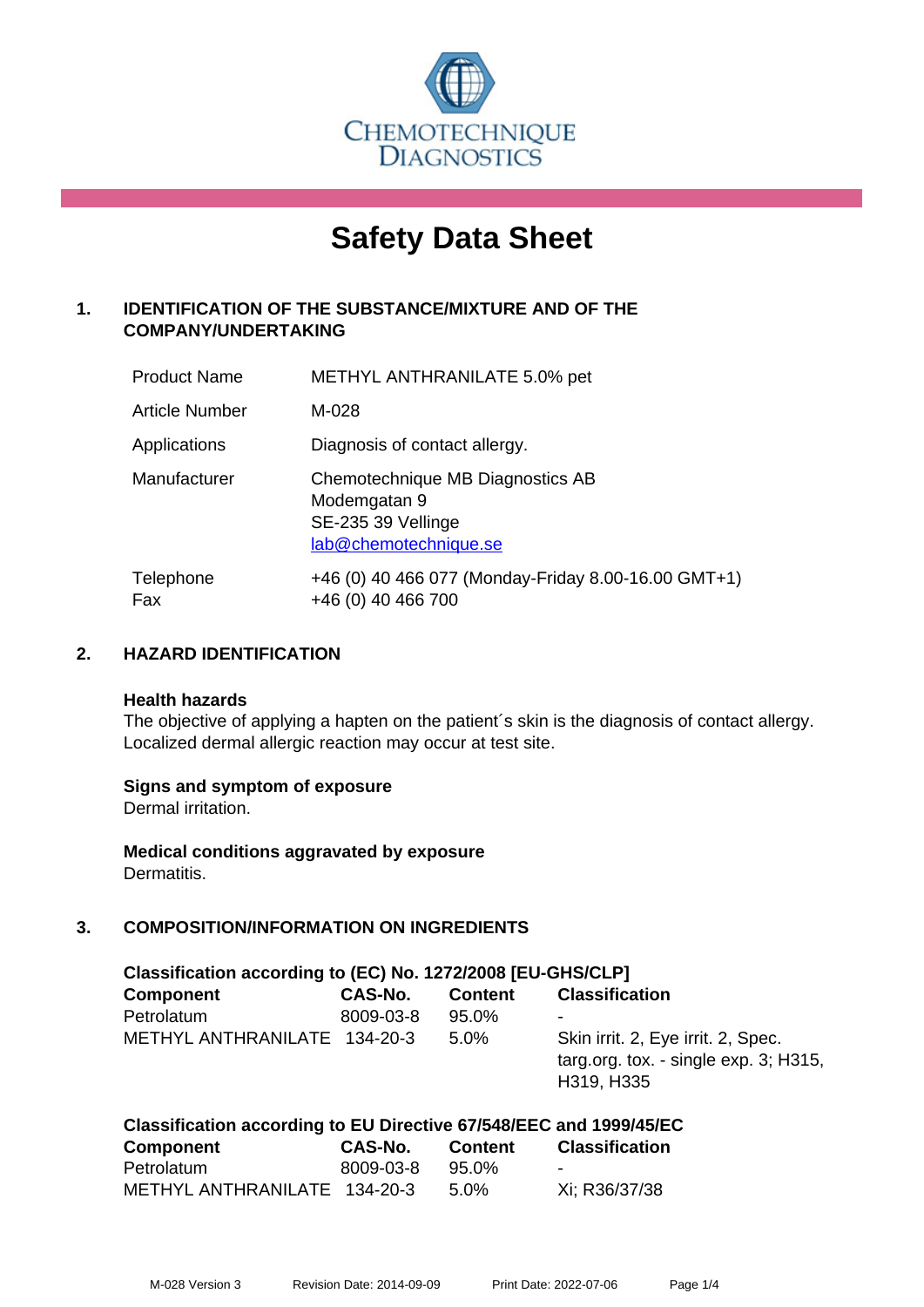## **4. FIRST AID MEASURES**

## **Emergency and first aid procedures**

Obtain medical attention.

# **5. FIRE-FIGHTING MEASURES\***

#### **Suitable extinguish media**

CO2, powder or water spray. Fight larger fires with water spray or alcohol resistant foam.

# **For safety reasons unsuitable extinguishing agents**

Water with full jet.

## **Special protective equipment for fire-fighters**

Wear self-contained respiratory protective device. Wear fully protective suit.

\*Data is shown for petrolatum only

## **6. ACCIDENTAL RELEASES MEASURES**

**Steps to be taken if material is released or spilled** Contain and place in a closed container.

# **7. HANDLING AND STORAGE**

**Precautions to be taken in handling and storage** Store dark at 5-8°C. Avoid extended exposure to light. FOR EXTERNAL USE ONLY.

# **8. EXPOSURE CONTROLS/PERSONAL PROTECTION**

**Respiratory protection** Not required.

**Ventilation** Local exhaust.

**Protective gloves** Disposal gloves.

#### **Eye protection** Not required with normal use.

## **Work/Hygienic practices**

Wash hands after each use.

## **9. PHYSICAL AND CHEMICAL PROPERTIES**

Odour Fragrance

Appearance Ivory White Semi-solid

Melting point\* 50-55° C Flash point\*  $>100^{\circ}$ C

Boiling point\* No data available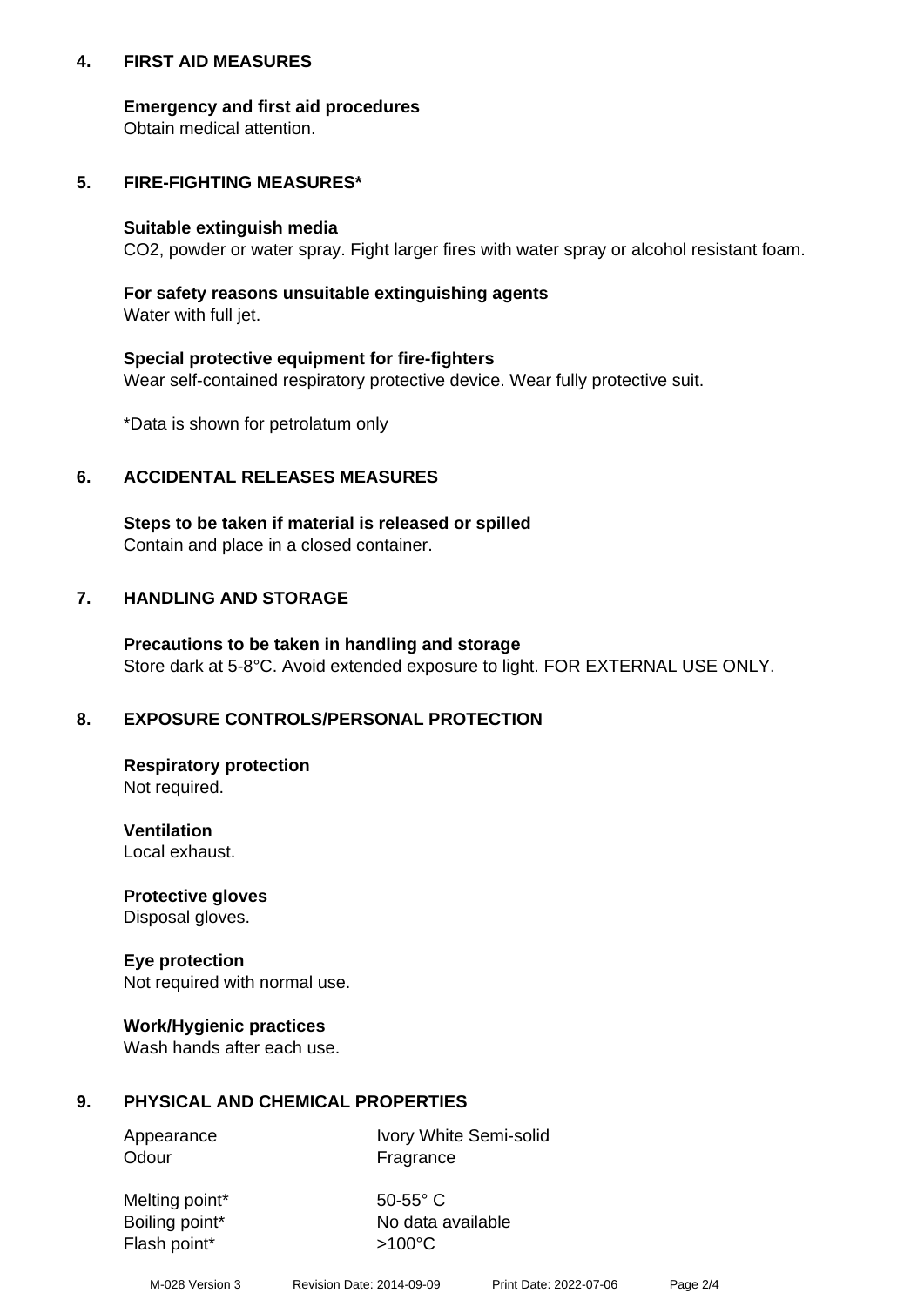Density\* No data available. Solubility in/Miscibility with Water\*

Self ignition\* Product does not self ignite. Danger of explosion\* Product does not present an explosion hazard. Insoluble

\*Data is shown for petrolatum only

# **10. STABILITY AND REACTIVITY**

#### **Incompability**

May react with strong oxidizing agents.

#### **Stability**

Stable at recommended storage conditions.

#### **Hazardous byproducts**

Combustion may generate CO, CO2 and other oxides.

**Hazardous polymerization**

Will not occur.

## **11. TOXICOLOGICAL INFORMATION**

No data available.

# **12. ECOLOGICAL INFORMATION**

No data available.

## **13. DISPOSAL CONSIDERATIONS**

#### **Waste disposal method**

Comply with federal, state/provincial and local regulation.

#### **14. TRANSPORT INFORMATION**

Not dangerous goods.

## **15. REGULATORY INFORMATION**

The classification is according to the latest editions of the EU lists, and extended by company and literature data.

#### **16. OTHER INFORMATION**

#### **Text of H-statements and R-phrases mentioned in Section 3**

| Skin irrit. 2<br>Eye irrit. 2<br>Spec. targ. org. tox. - single exp. 3 |                           | Skin irritation (Category 2)<br>Eye irritation (Category 2)      |          |  |
|------------------------------------------------------------------------|---------------------------|------------------------------------------------------------------|----------|--|
|                                                                        |                           | Specific target organ toxicity - single<br>exposure (Category 3) |          |  |
| M-028 Version 3                                                        | Revision Date: 2014-09-09 | Print Date: 2022-07-06                                           | Page 3/4 |  |